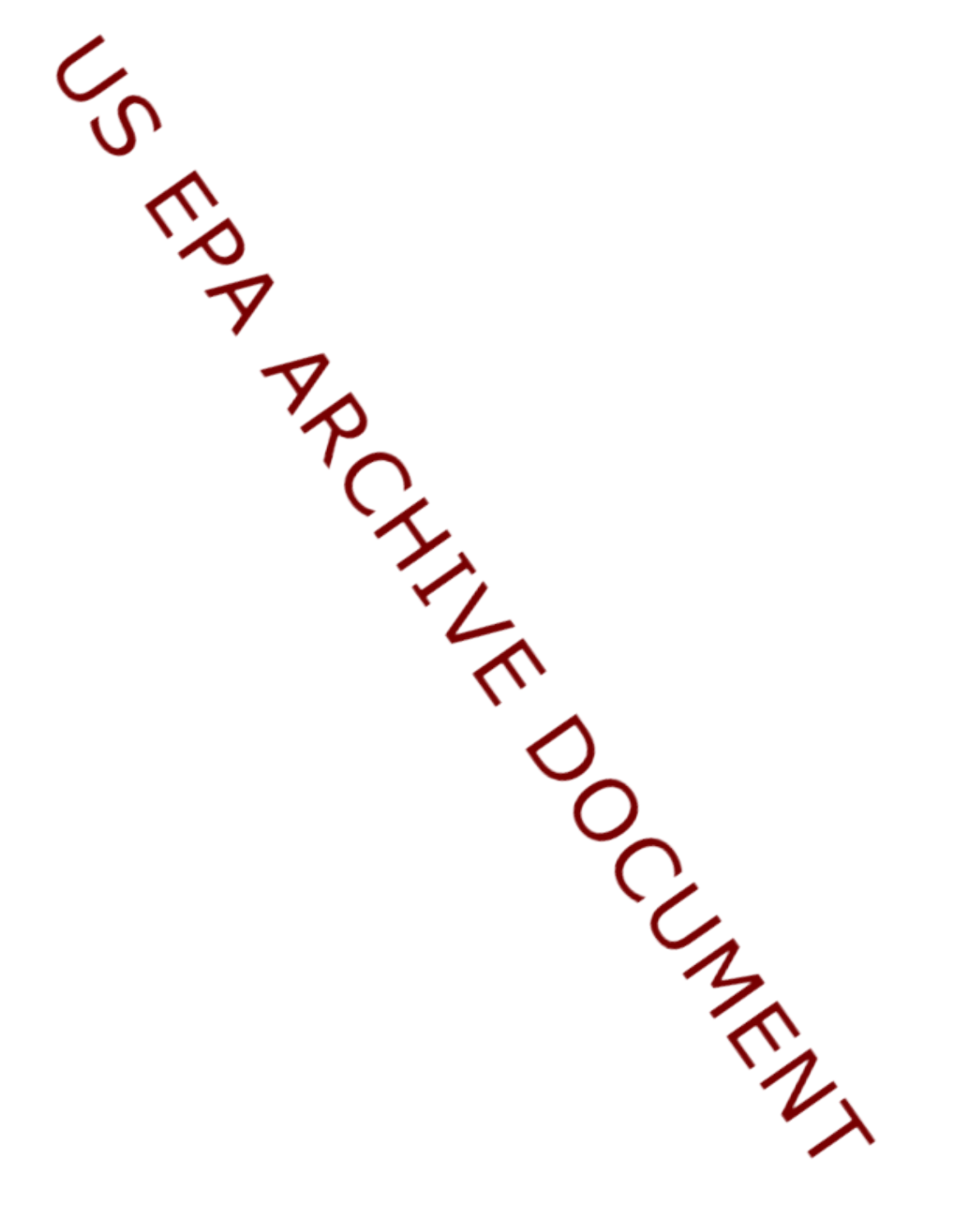# **Consumer Factsheet on: CYANIDE**

[List of Contaminants](http://www.epa.gov/safewater/hfacts.html) 

 As part of the Drinking Water and Health pages, this fact sheet is part of a larger publication: **National Primary Drinking Water Regulations** 

 States Environmental Protection Agency (EPA). This is a factsheet about a chemical that may be found in some public or private drinking water supplies. It may cause health problems if found in amounts greater than the health standard set by the United

## **What is Cyanide and how is it used?**

 Cyanide is a carbon-nitrogen chemical unit which combines with many organic and inorganic compounds. The most commonly used form, hydrogen cyanide, is mainly used to make the compounds needed to make nylon and other synthetic fibers and resins. Other cyanides are used as herbicides.

# **Why is Cyanide being regulated?**

 based solely on possible health risks and exposure, are called Maximum Contaminant Level Goals. In 1974, Congress passed the Safe Drinking Water Act. This law requires EPA to determine safe levels of chemicals in drinking water which do or may cause health problems. These non-enforceable levels,

 protection would not cause any of the potential health problems described below The MCLG for cyanide has been set at 0.2 parts per million (ppm) because EPA believes this level of

 Based on this MCLG, EPA has set an enforceable standard called a Maximum Contaminant Level (MCL). MCLs are set as close to the MCLGs as possible, considering the ability of public water systems to detect and remove contaminants using suitable treatment technologies

The MCL has been set at 0.2 ppm because EPA believes, given present technology and resources, this is the lowest level to which water systems can reasonably be required to remove this contaminant should it occur in drinking water. These drinking water standards and the regulations for ensuring these standards are met, are called National Primary Drinking Water Regulations. All public water supplies must abide y these regulations

# **What are the health effects?**

 Short-term: EPA has found cyanide to potentially cause the following health effects when people are exposed to it at levels above the MCL for relatively short periods of time: rapid breathing, tremors and other neurological effects

 above the MCL: weight loss, thyroid effects, nerve damage Long-term: Cyanide has the potential to cause the following effects from a lifetime exposure at levels

# **How much Cyanide is produced and released to the environment?**

 Production of the most common cyanides was roughly 5 billion pounds a year in the late 1980s and early 1990s. The major cyanide releases to water are discharges from metal finishing industries, iron and steel mills, and organic chemical industries. Releases to soil appear to be primarily from disposal of cyanide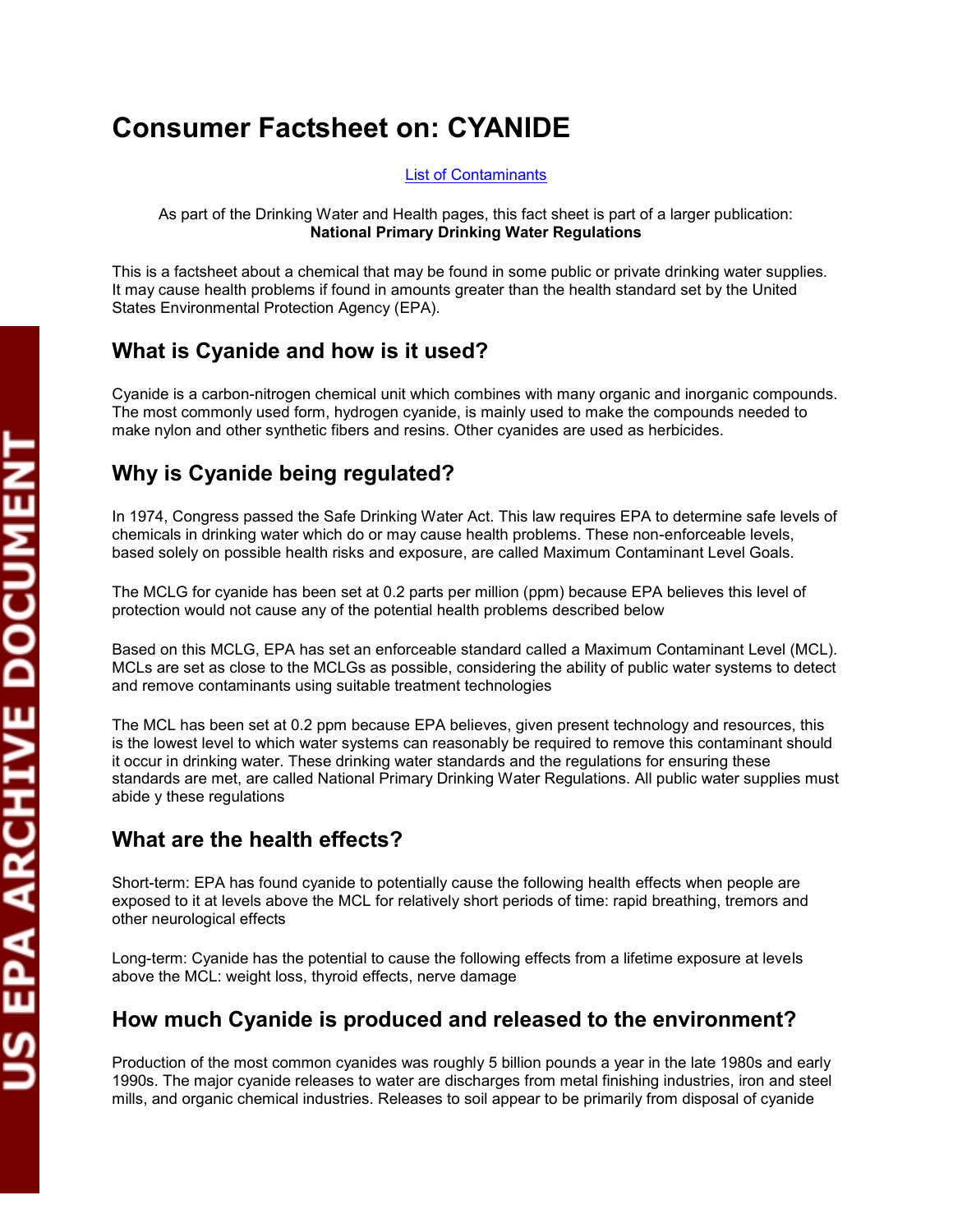wastes in landfills and the use of cyanide-containing road salts. Chlorination treatment of some wastewaters can produce cyanides as a by-product

From 1987 to 1993, according to the Toxics Release Inventory cyanide compound releases to land and water totaled about 1.5 million lbs. These releases were primarily from steel mills and metal heat treating industries. The largest releases occurred in California and Pennsylvania

## **What happens to Cyanide when it is released to the environment?**

 Cyanides are generally not persistent when released to water or soil, and are not likely to accumulate in aquatic life. They rapidly evaporate and are broken down by microbes. They do not bind to soils and may leach to ground water.

#### **How will Cyanide be detected in and removed from my drinking water?**

 The regulation for cyanide became effective in 1992. Between 1993 and 1995, EPA required your water supplier to collect water samples once and analyze them to find out if cyanide is present above 0.2 ppm. If it is present above this level, the system must continue to monitor this contaminant every 3 months.

If contaminant levels are found to be consistently above the MCL, your water supplier must take steps to reduce the amount of cyanide so that it is consistently below that level. The following treatment methods have been approved by EPA for removing cyanide: Ion Exchange, Reverse Osmosis, Chlorine

## **How will I know if Cyanide is in my drinking water?**

CA 0 430,886

 If the levels of cyanide exceed the MCL, the system must notify the public via newspapers, radio, TV and other means. Additional actions, such as providing alternative drinking water supplies, may be required to prevent serious risks to public health

 States Environmental Protection Agency (EPA) This is a factsheet about a chemical that may be found in some public or private drinking water supplies. It may cause health problems if found in amounts greater than the health standard set by the United

#### **Drinking Water Standards:**

MCLG: 0.2 ppm

MCL: 0.2 ppm

## **Cyanide Releases to Water and Land, 1987 to 1993 (in pounds):**

|                | Water   | Land    |  |
|----------------|---------|---------|--|
| <b>TOTALS</b>  | 939,611 | 641,082 |  |
|                |         |         |  |
| Top Ten States |         |         |  |